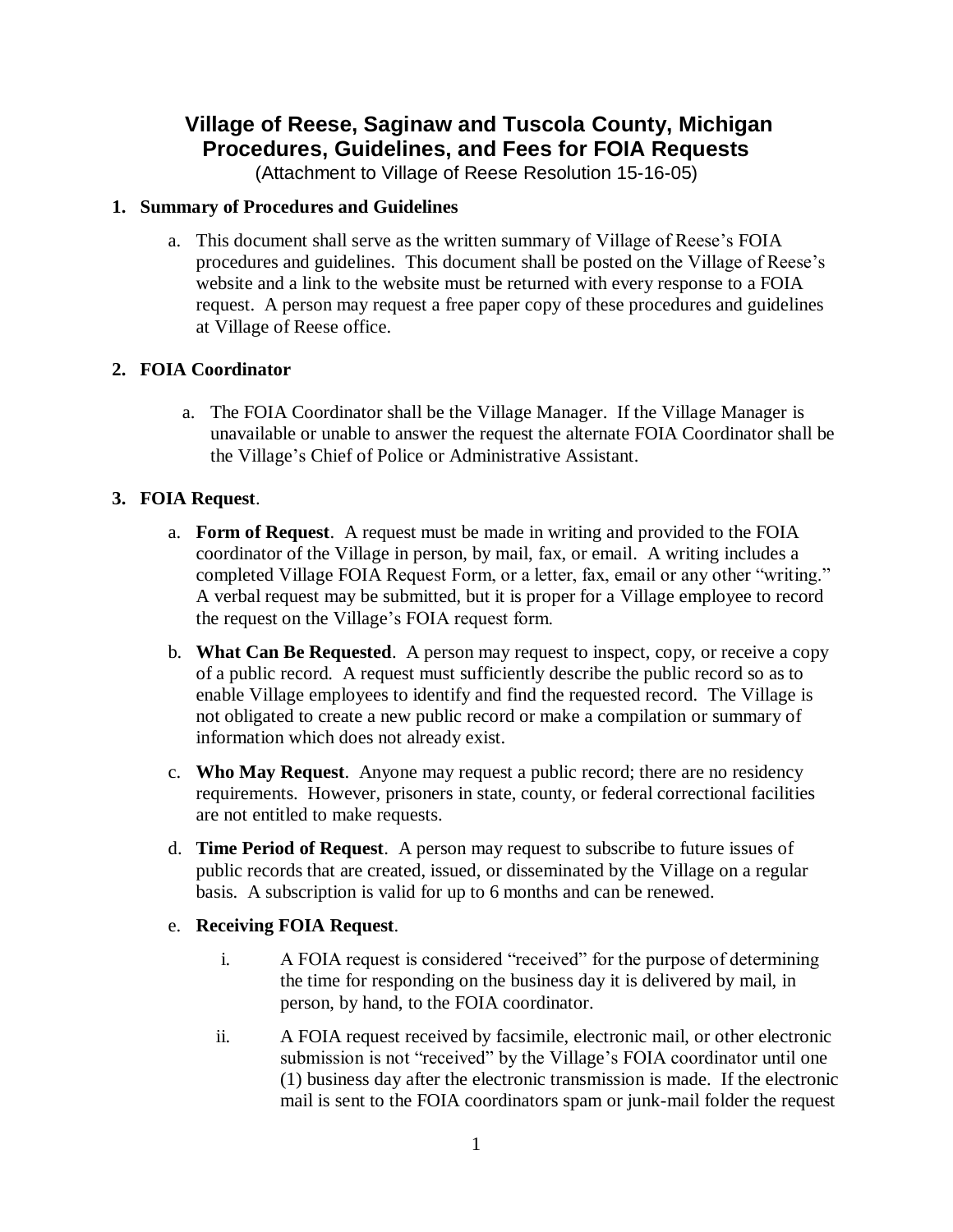is not "received" until 1 day after the FOIA coordinator becomes aware of the request. All Village employees must check their spam or junk-mail folder at least once weekly.

- iii. The FOIA request should be date stamped on the date it is received by the FOIA coordinator, and electronic request should be printed and date stamped. A log should be kept of all incoming FOIA requests.
- iv. The Village shall keep a copy of all written FOIA requests for public records received by the Village on file for a period of at least one year.

#### **4. Timeline.**

- i. **5 Business Days.** Not more than 5 business days after receiving a request, the Village must respond to a request for a public record. If no response is sent within 5 business days it may constitute a final denial.
- ii. **10 Business Days.** The Village can notify the requester in writing for an extension and extend the time for responding for an additional 10 business days.
- iii. **Appeals.** Within 10 business days of receiving an appeal the FOIA coordinator must respond or extend the time to respond 10 additional business days.

#### **5. Responding to FOIA Request.**

- a. **General.**
	- i. A response to a FOIA request shall be made on the attached FOIA Response Form.

#### b. **Response Options.**

- i. **Granted**. Use this response if all documents requested are included. Include a cover letter and copies of documents.
- ii. **Granted in part.** Use this response if only some documents requested are found or if some records requested are exempt. Include a cover letter explaining partial denial and copies of documents.
- iii. **Denied.** Use this response if no records are found to be applicable to the request or if all records applicable are exempt. A letter explaining reasons for denial must be sent to requestor.
- iv. **Deficient Request.** If a request does not sufficiently describe a public record, the FOIA Coordinator may either issue a Notice of Denial indicating the request is insufficient or seek clarification or amendment of the request by the requestor. Any clarification or amendment of the request by the person making the request will be considered a new request.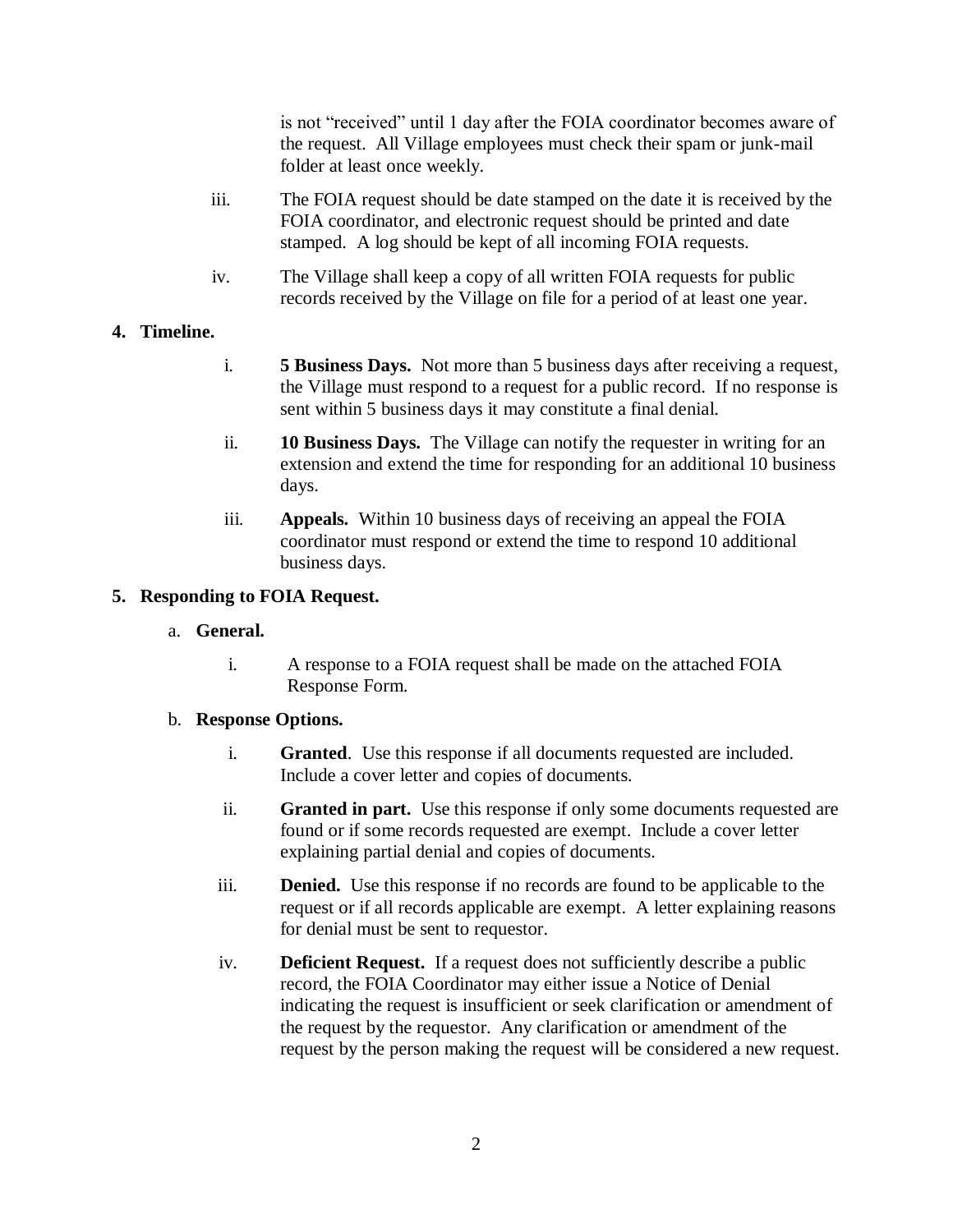#### c. **Written Notice of Denial Requirements.**

- i. An explanation of the basis for denial giving the statue that exempts the record from disclosure, if the record is exempt.
- ii. A certificate from the Village stating the public record does not exist, if it does not.
- iii. A description of the public record or information that is separated or deleted, if any portion is separated or deleted.
- iv. A full explanation of the requester's right to: (1) submit a written appeal that specifically states the word "appeal" to the head of the Village which identifies the reasons for reversal, or (2) seek judicial review of the denial in Tuscola County Circuit Court within 180 days after the Village's final denial. If a person prevails in a court appeal they may be entitled to receive their attorney fees, costs, and disbursements, as well as actual compensatory damages, and punitive damages of \$1,000.00.
- v. The Notice of Denial shall be signed by the FOIA Coordinator.

# d. **Procedural Safeguards**.

i. Information that must be redacted: (1) social security numbers, (2) exempt information, pursuant to MCL 15.243(1 )(a)-(y), (3) HIPAA protected information.

# e. **Form of Disclosure**.

- i. A disclosure of public records can be made by providing paper copies or nonpaper physical media such as computer discs, computer tapes, or other digital or similar media.
- ii. The requestor may stipulate the public records be provided on nonpaper physical media, emailed, or otherwise electronically provided to him or her in lieu of paper copies, unless the Village lacks the technological capability to do so.

#### **6. Fees**

- a. **General**. A fee may be charged for actual incremental costs of copying, reproducing or delivering of a request for a public record. Labor costs associated with copying, reproducing, searching, locating, or redacting records may be charged if it would result in an unreasonably high cost to the Village. The Village may require that payment be made in full for allowable fees before the public record is made available to the requestor.
- b. **Copies**. The Village may charge the actual, incremental copying cost, for the necessary copying of a public record for inspection or providing a copy of a public record to a requestor. The fee for copies shall not exceed 10 cents per sheet of paper. The Village may also charge a fee for labor costs for reproducing or copying a record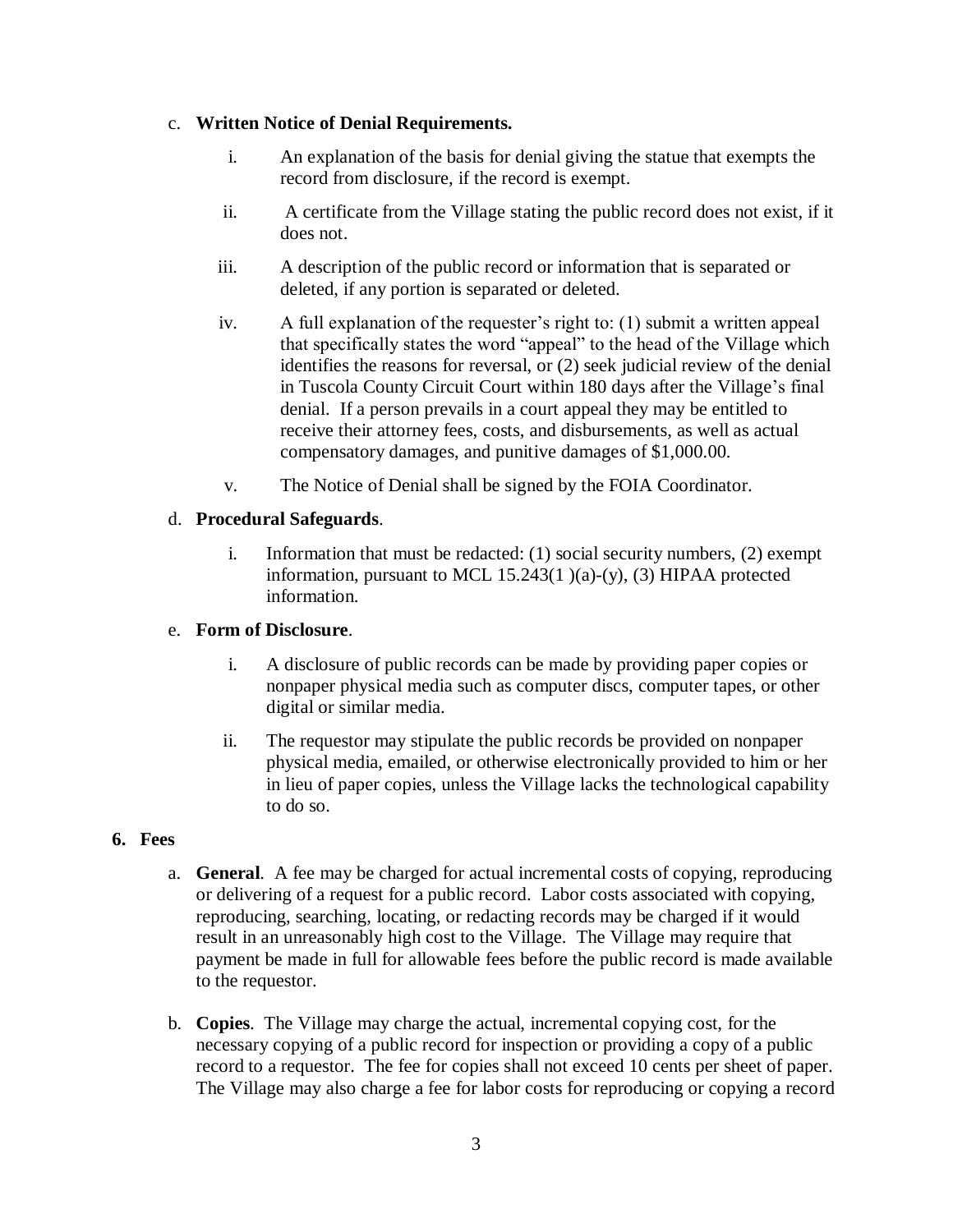if failure to charge a fee would result in unreasonably high cost to the Village. The Village may charge in any increment of time it chooses.

- c. **Nonpaper Physical Media**. The Village may charge the actual, incremental cost of the nonpaper physical media such as computer discs, computer tapes, or other digital or similar media.
- d. **Mailing**. The Village may charge the actual postage/shipping charges and actual cost of an envelope or mailer. The Village shall not charge more for expedited shipping or insurance unless specifically stipulated by the requestor, and shall utilize the least expensive means of postal delivery confirmation.
- e. **Search and Separation Fees**. The Village may also charge a fee for labor costs for search, examination, and review where failure to charge a fee would result in unreasonably high costs to the Village. No fee shall be charged if the time takes less than 15 minutes. A fee may also be charged for labor costs to separate exempt information from public records if it would result in unreasonable high cost to the Village, but not if the time takes less than 15 minutes.
- f. **Labor Costs**. Where a labor fee is charged because it would result in unreasonably high cost to the Village, the rate shall be the lowest hourly wage for an employee capable of retrieving or copying the requested information. That employee would normally be an employee within the office or department which the subject records are located. Labor costs shall be estimated and charged in increments of 15 minutes, with all partial time increments rounded down.
- g. **Contracted Labor Costs**. If the Village does not have an employee who is capable of separating and deleting exempt information, it may use contracted labor. The contracted labor fee shall be computed in the same manner as employee costs, in 15 minute increments, rounding down. The contracted labor hourly wage shall not exceed 6 times the state minimum wage.
- h. **Estimation of Fees and Prepayment**. The Village FOIA Coordinator shall provide a good faith estimate of costs for any disclosure anticipated to cost \$50.00 or more to prepare. A deposit of 50% of the estimated cost shall be required before the process of preparing a disclosure is initiated. Any overage paid to the Village shall be returned. Any additional balance due shall be paid to the Village before the disclosure will be made available to the requester. The time period to respond to a FOIA request shall be paused while the Village is awaiting its requested deposit.
- i. **Prepayment for Previous Requestor**. If the Village has not been paid in full for a previous FOIA request by a person, the Village may require 100% deposit on any subsequent request if: (1) final fee did not exceed 105% of estimated fee, (2) public records contained the information being sought and are still in the Village's possession, (3) records were made available within the required timeframe, (4) 90 days have passed since the records were ready for pickup, (5) the individual is unable to show proof of payment, (6) the Village provides an itemized estimate of current fees due.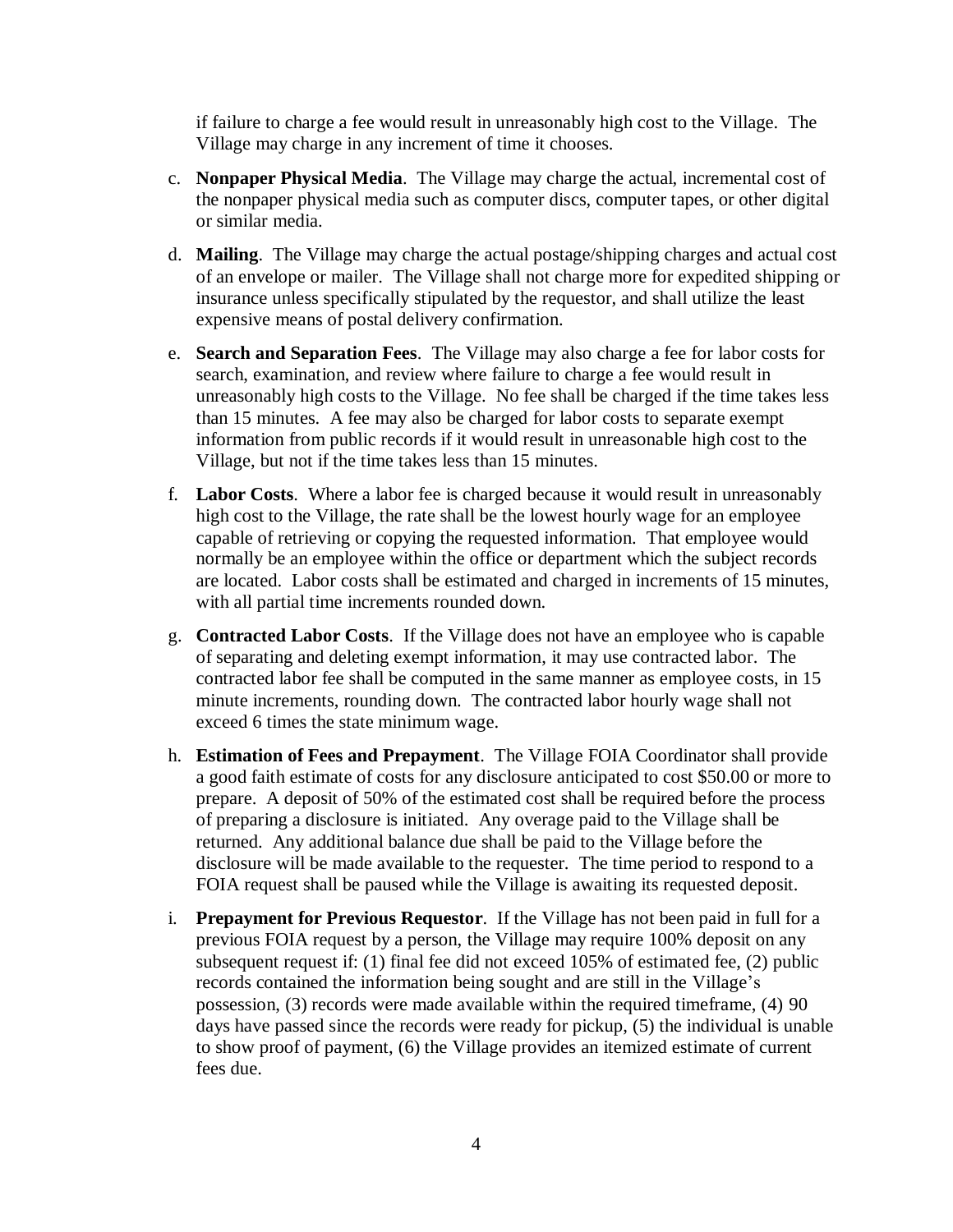- j. **Limitation on Fees**. The fee must be limited to actual duplication, mailing, and labor costs. The Village shall utilize the most economical means available for making copies of public records. Fees shall not apply to records covered by MCL 15.234(4).
- k. **Discount for Untimeliness**. Labor costs may be reduced by 5% for each day the Village exceeds the time permitted to respond to a request, with a maximum 50% reduction.
- l. **Waiver for Indigents**. The first \$20.00 of a fee shall be waived for a person who is on welfare or presents facts showing inability to pay because of indigency.
- m. **Waiver for Certain Nonprofits**. The first \$20.00 of a fee shall be waived for a nonprofit organization designated by the state to carry out activities under the Developmental Disabilities Assistance and Bill Of Rights Act or the Protection And Advocacy For Individuals With Mental Illness Act.
- n. **Limitation for Information Available on Website**. The Village shall not charge for information requested that is available on the Village's website. In this scenario, only a link to the website shall be given as a response to the FOIA request. If a person still requests paper copies of the information, a fee may be charged.

# **7. Appeals**

- a. **Appeal of a Denial of a Public Record.** Freedom of Information Act, MCL 15.231- .246 provides for the following appeal rights:
	- i. **In General.** A person may appeal a denial of a public record to: 1) the Village President; the request must be in writing and state the word "appeal", or 2) the Tuscola County Circuit Court within 180 days after the Village's final determination to deny the request.

# ii. **Appeal to Village.**

- 1. The Village President shall respond within 10 business days after receiving the written appeal.
- 2. The Village President may respond by (1) reversing the disclosure denial, (2) issuing a written notice upholding the disclosure denial, (3) reverse the disclosure denial in part and uphold it in part, or (4) in unusual circumstances issue a notice extending the time to respond for 10 additional business days.

# iii. **Appeal to Circuit Court.**

- 1. If a court that determines a public record is not exempt from disclosure, it shall order the Village to cease withholding or to produce all or a portion of a public record wrongfully withheld, regardless of the location of the public record.
- 2. If a person asserting the right to inspect, copy, or receive a copy of all or a portion of a public record prevails in full in such an action,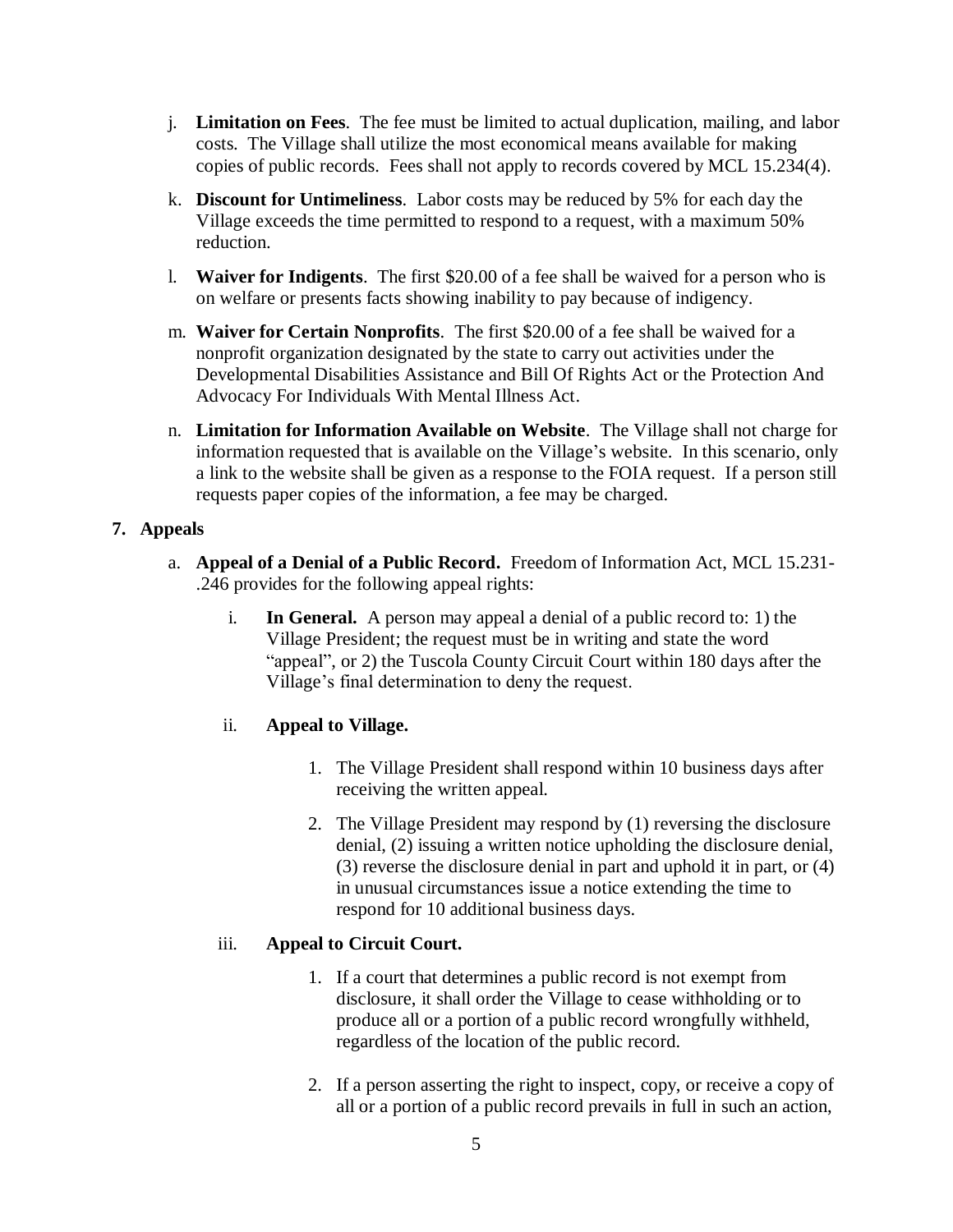the court shall award reasonable attorneys' fees, costs, and disbursements. If the person or Village prevails in part, the court may, in its discretion, award all or an appropriate portion of reasonable attorneys' fees, costs, and disbursements.

3. If the court determines that the Village has arbitrarily and capriciously violated this act by refusal or delay in disclosing or providing copies of a public record, the court shall order the Village to pay a civil fine of \$1,000.00, which shall be deposited into the general fund of the state treasury. The court shall award, in addition to any actual or compensatory damages, punitive damages in the amount of \$1,000.00 to the person seeking the right to inspect or receive a copy of a public record. The damages shall not be assessed against an individual, but shall be assessed against the next succeeding public body that is not an individual and that kept or maintained the public record as part of its public function.

#### b. **Appeal of an Excessive FOIA Processing Fee.**

i. **In General.** If a requestor believes that the fee charged by the Village to process a FOIA request exceeds the amount permitted by state law, he or she must first appeal to the head of the Village by submitting an appeal for a reduction of fee. The appeal must be in writing and state the word "appeal" and identify how the required fee exceeds the amount permitted.

#### ii. **Appeal to Village.**

- 1. The Village President shall respond within 10 business days after receiving the written appeal.
- 2. The Village President may respond by (1) waiving the fee, (2) reducing the fee and issuing a written determination indicating the basis for the remaining fee, (3) upholding the fee and issuing a written determination indicating the basis for the fee, or (4) in unusual circumstances issue a notice extending the time to respond for 10 additional business days.
- 3. The Village's response must include a certification from the Village that the statements in the determination are accurate and that the reduced fee amount complies with its publicly available procedures and guidelines along with FOIA.

#### iv. **Appeal to Circuit Court.**

1. Within 45 days after receiving notice of the Village Presidents determination of appeal the requesting person may commence a civil action in Tuscola County Circuit Court for a fee reduction.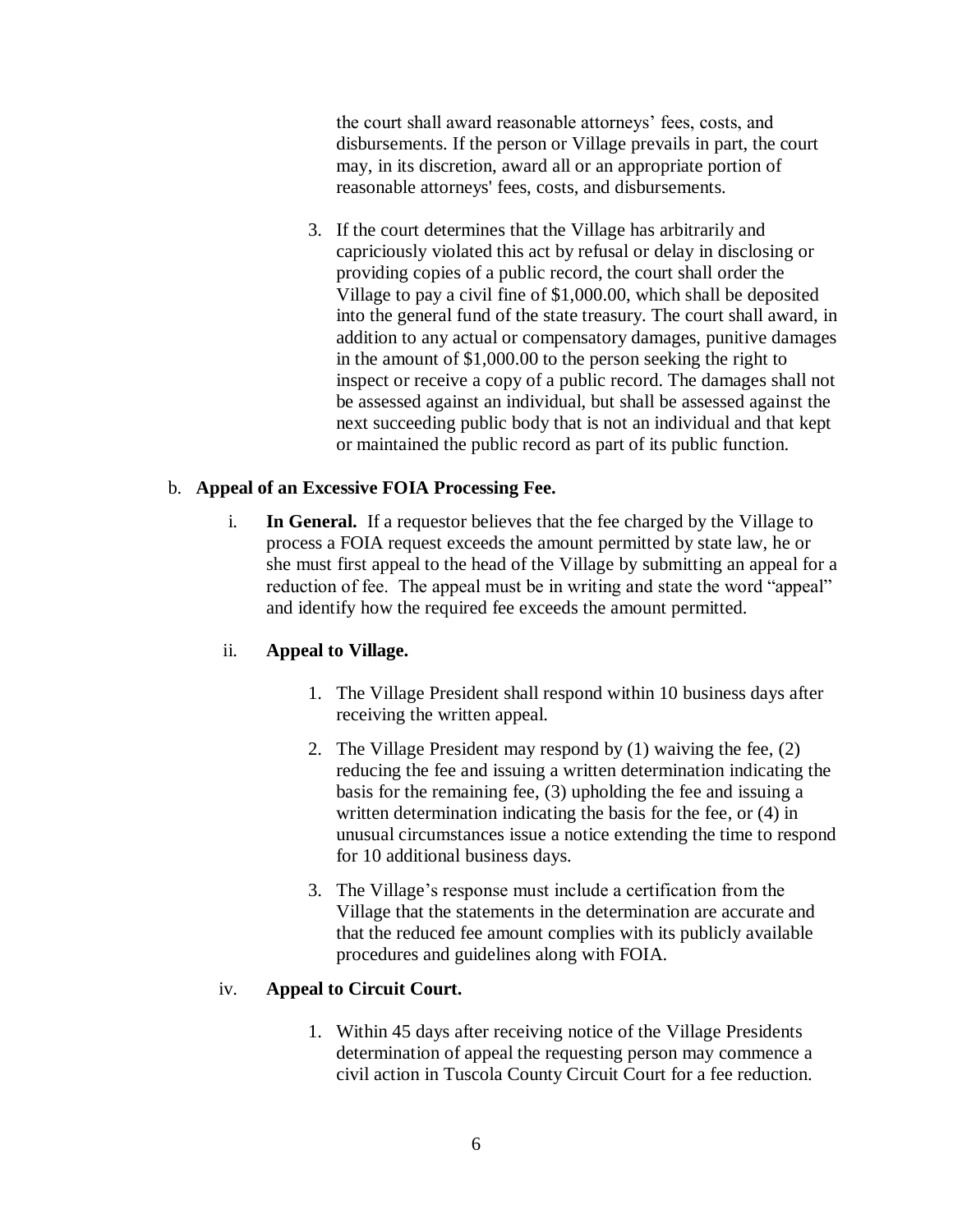- 2. If a court determines that the Village required a fee that exceeds the amount permitted under its publicly available procedures and guidelines or FOIA, the court shall reduce the fee to a permissible amount.
- 3. If the requesting person prevails in court by receiving a reduction of 50% or more of the total fee, the court may, in its discretion, award all or an appropriate portion of reasonable attorneys' fees, costs, and disbursements. The award shall be assessed against the public body liable for damages.
- 4. If the court determines that the Village has arbitrarily and capriciously violated the FOIA by charging an excessive fee, the court shall order the Village to pay a civil fine of \$500.00, which shall be deposited in the general fund of the state treasury. The court may also award, in addition to any actual or compensatory damages, punitive damages in the amount of \$500.00 to the person seeking the fee reduction. The fine and any damages shall not be assessed against an individual, but shall be assessed against the next succeeding public body that is not an individual and that kept or maintained the public record as part of its public function.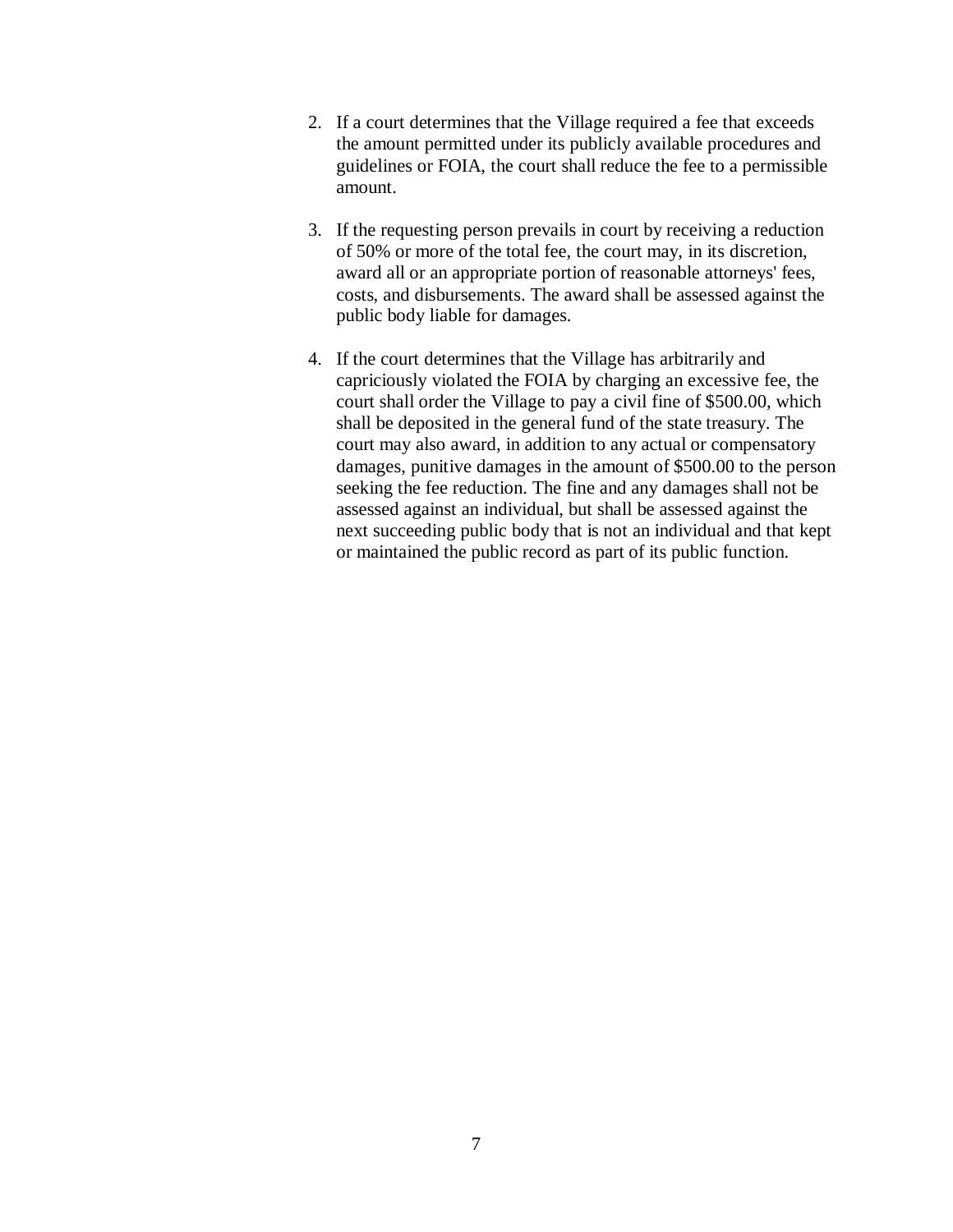# **VILLAGE OF REESE, SAGINAW AND TUSCOLA COUNTY, MICHIGAN FOIA REQUEST FEE WORKSHEET**

Cost may only be charged if a copy of a public record is requested. No fee may be charged for an individual to simply review public records.

|    |                          | Date request received: ______________________Date of Response: __________________                                                                                                                                                                                                                                       |                             |
|----|--------------------------|-------------------------------------------------------------------------------------------------------------------------------------------------------------------------------------------------------------------------------------------------------------------------------------------------------------------------|-----------------------------|
|    |                          |                                                                                                                                                                                                                                                                                                                         |                             |
| I. | <b>Duplication Costs</b> |                                                                                                                                                                                                                                                                                                                         |                             |
|    | Copy Cost:               |                                                                                                                                                                                                                                                                                                                         |                             |
|    |                          | $\frac{x}{x}$ $\frac{y}{x}$ $\frac{y}{x}$ $\frac{z}{y}$ $\frac{z}{y}$ $\frac{z}{y}$ $\frac{z}{y}$ $\frac{z}{y}$ $\frac{z}{y}$ $\frac{z}{y}$ $\frac{z}{y}$ $\frac{z}{y}$ $\frac{z}{z}$ $\frac{z}{z}$ $\frac{z}{z}$ $\frac{z}{z}$ $\frac{z}{z}$ $\frac{z}{z}$ $\frac{z}{z}$ $\frac{z}{z}$ $\frac{z}{z}$ $\frac{z}{z}$ $\$ |                             |
|    | Cost per copy            |                                                                                                                                                                                                                                                                                                                         |                             |
|    |                          | Nonpaper Physical Media / Electronic Record Cost:                                                                                                                                                                                                                                                                       |                             |
|    | Cost per CD              | $X \longrightarrow X$<br>Number of disks                                                                                                                                                                                                                                                                                | Total disk cost             |
|    |                          |                                                                                                                                                                                                                                                                                                                         |                             |
|    |                          | $\frac{x}{\text{Cost per other electronic media}}$ Number $\frac{x}{\text{Total other electronic co}}$                                                                                                                                                                                                                  | Total other electronic cost |
| П. | <b>Mailing Cost:</b>     |                                                                                                                                                                                                                                                                                                                         |                             |
|    |                          | Cost per envelope Mumber of envelopes Total envelope cost                                                                                                                                                                                                                                                               |                             |
|    | Plus Postage:            |                                                                                                                                                                                                                                                                                                                         |                             |
|    | $\Box$ U.S. Mail         |                                                                                                                                                                                                                                                                                                                         |                             |
|    | $\Box$ Fed Ex            |                                                                                                                                                                                                                                                                                                                         |                             |
|    | $\Box$ DHL               |                                                                                                                                                                                                                                                                                                                         |                             |
|    |                          | +<br>Total Postage Cost                                                                                                                                                                                                                                                                                                 |                             |
|    |                          |                                                                                                                                                                                                                                                                                                                         |                             |
|    |                          | $=$                                                                                                                                                                                                                                                                                                                     |                             |

 **Total Mailing Cost**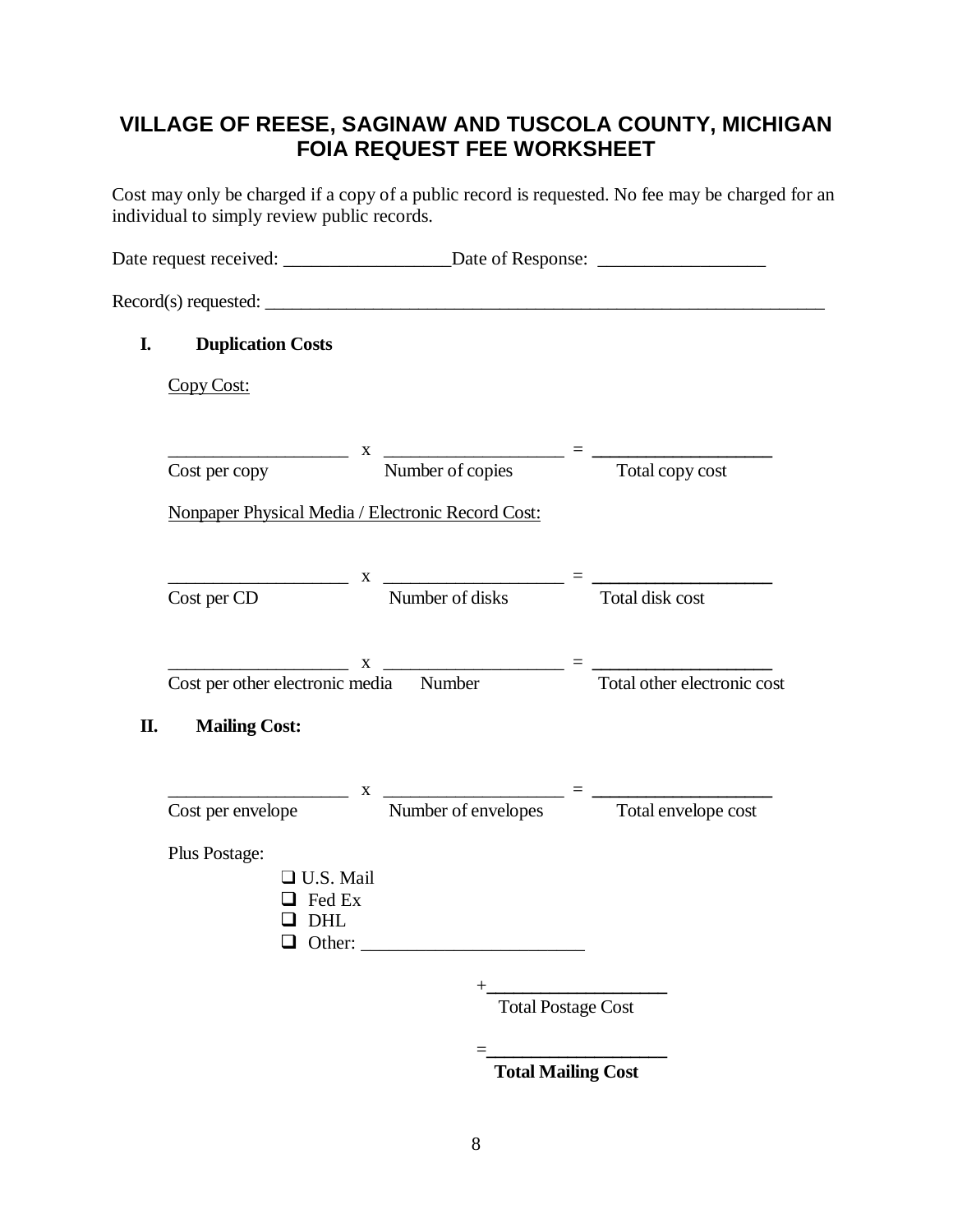# **III. Labor Cost:**

# Copy or Reproduction Labor

|                                              | X           | X                                              |                                        |                  |
|----------------------------------------------|-------------|------------------------------------------------|----------------------------------------|------------------|
| Hourly labor rate                            |             | Fringe benefit multiplier Number of hours      |                                        | Total labor cost |
|                                              |             | <b>Search and Separation Labor</b>             |                                        |                  |
| Hourly labor rate                            | X           | X<br>Fringe benefit multiplier                 | Number of hours<br>(15 min. increment) | Total labor cost |
| <b>Contracted Labor</b>                      |             |                                                |                                        |                  |
| Hourly labor rate<br>(limit is 6x min. wage) | $\mathbf X$ | X<br>Fringe benefit multiplier Number of hours |                                        | Total labor cost |
| IV.<br><b>Total Charges</b>                  |             |                                                |                                        |                  |
| Duplication costs                            |             | Mailing costs                                  | Labor costs                            | <b>Total</b>     |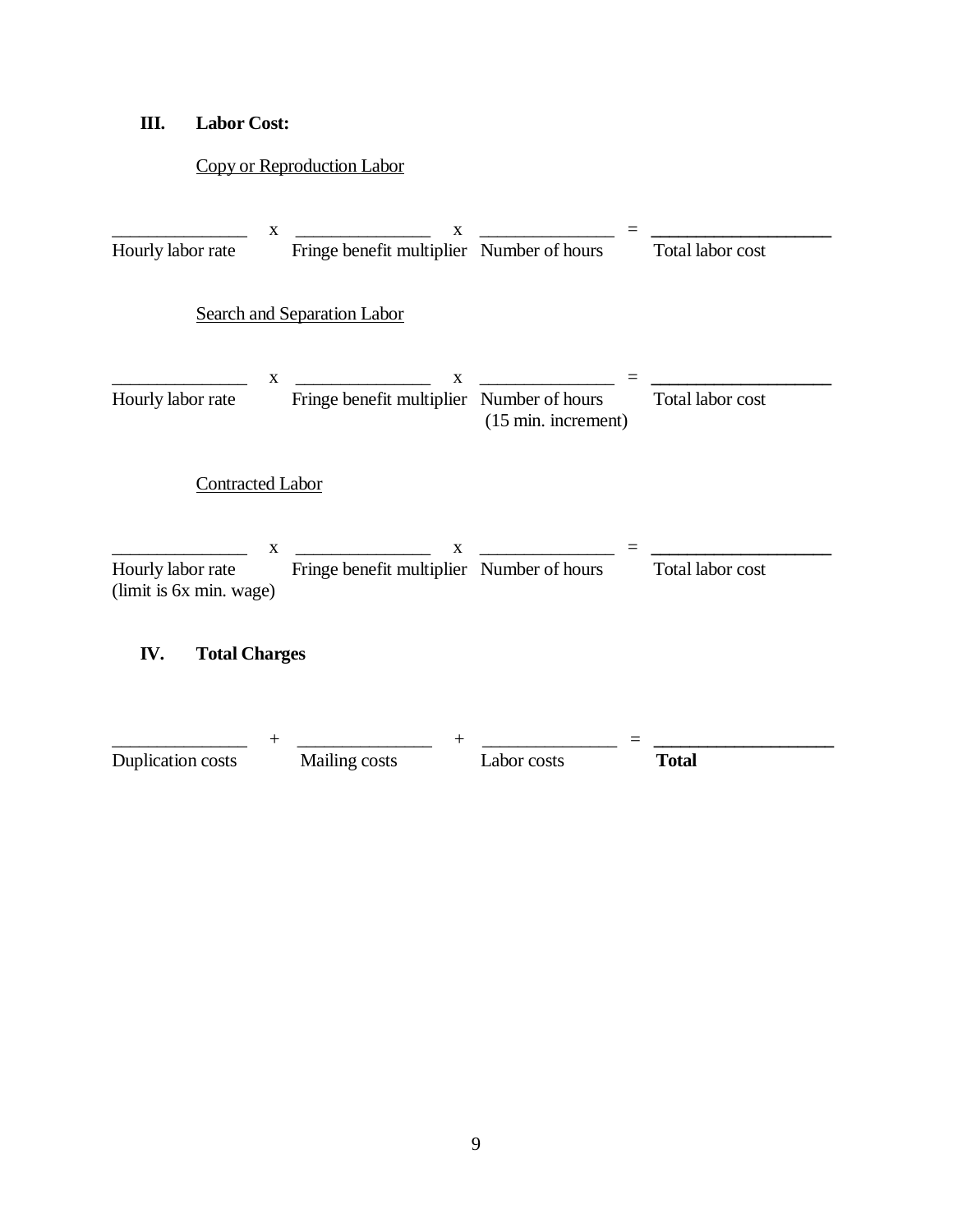# **VILLAGE OF REESE, SAGINAW AND TUSCOLA COUNTY, MICHIGAN FOIA REQUEST FORM**

| Date:                | <u> 1980 - Jan James, martin de la política de la propia de la propia de la propia de la propia de la propia del</u>  |
|----------------------|-----------------------------------------------------------------------------------------------------------------------|
| <b>Requested by:</b> | Name                                                                                                                  |
|                      | Address                                                                                                               |
|                      | City, State                                                                                                           |
| <b>Phone:</b>        | <u> 1989 - Johann Harry Harry Harry Harry Harry Harry Harry Harry Harry Harry Harry Harry Harry Harry Harry Harry</u> |
|                      | Method of Request: $\Box$ Mail $\Box$ In-Person $\Box$ Fax $\Box$ E-Mail $\Box$ Oral                                  |
|                      | Description of Requested Information (be as specific as possible): _________________________________                  |
|                      |                                                                                                                       |
|                      |                                                                                                                       |
|                      |                                                                                                                       |
|                      |                                                                                                                       |
|                      |                                                                                                                       |
|                      |                                                                                                                       |
|                      | <b>Method of Delivery:</b> $\Box$ Paper Copies (please mail) $\Box$ Paper Copies (will pick-up) $\Box$ E-Mail         |
|                      |                                                                                                                       |
|                      |                                                                                                                       |
|                      |                                                                                                                       |

*PLEASE FORWARD TO VILLAGE MANAGER IMMEDIATELY*